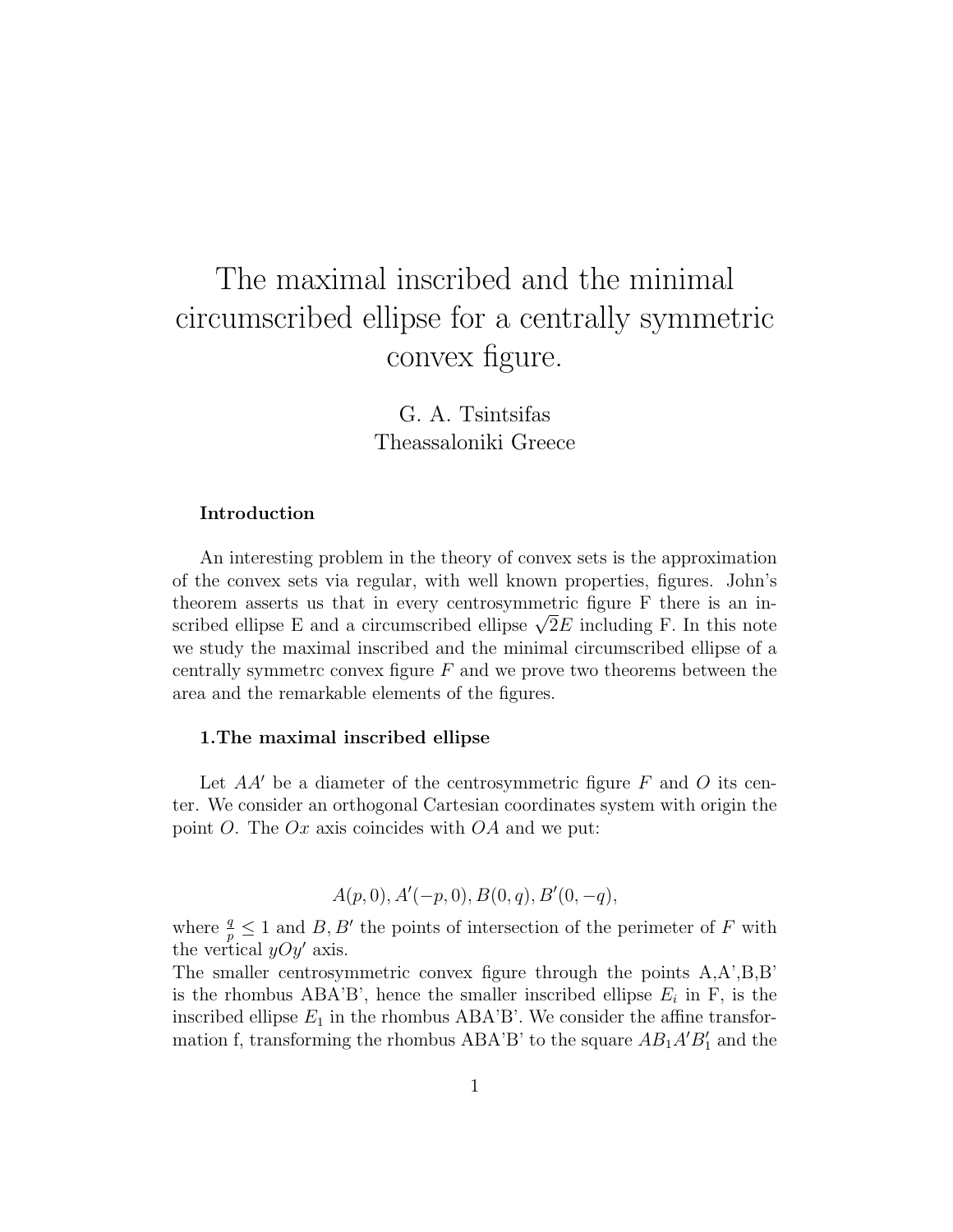ellipse  $E_1$  to the circle  $E'_1$ . The affinity preserves the ratio of areas, therefore we will have:

$$
\frac{[E_1]}{[ABA'B']} = \frac{[E_1']}{[AB_1A'B_1']} = \frac{\pi p^2}{4p^2} = \frac{\pi}{4}
$$
 (1)

The area of the figure Q is denoted by [Q].

$$
\frac{[E_1]}{[ABA'B']} = \frac{[E_1]}{2pq} \tag{2}
$$

From  $(1)$ , $(2)$  follows that

$$
E_1=\frac{\pi pq}{2}
$$

The maximum centrosymmetric figure through the points A,A',B,B' is the orthogonal parallelogramme T with the sides on the perpendiculars at the points A,A' to the axes Oy and at the points B,B' to the Ox axes. The inscribed ellipse in T has area  $\pi pq$ , we conclude

#### Theorem 1

The maximum inscribed ellipse  $E_i$  in a centrally symmetric convex figure F completes the inequality.

$$
\frac{\pi pq}{2} \le [E_i] \le \pi pq
$$

#### The minimal circumscribed ellipse.

As in the first part, we consider a Cartesian system with origin the center O of the centrally symmetric figure F. Let it be  $AA'$  a diameter and we put:

$$
A(p,0), A'(-p,0).
$$

Let now,  $\epsilon, \epsilon'$  the parallel to Ox axis support lines of F and B, B' their intersections with the Oy axis. We put  $B(0, q)$  and  $B'(0, -q)$ . We also suppose that our choice is so that the ratio  $p/q$  is minimum.

(a). We assume that  $\frac{q}{p}$  <  $\sqrt{2}$  $\frac{2}{2}$ .

The biggest centrally symmetric figure  $F$  is included in the convex region  $S = AKB'LA'MBN$  bounded by the lines  $\epsilon, \epsilon'$  and two circular arcs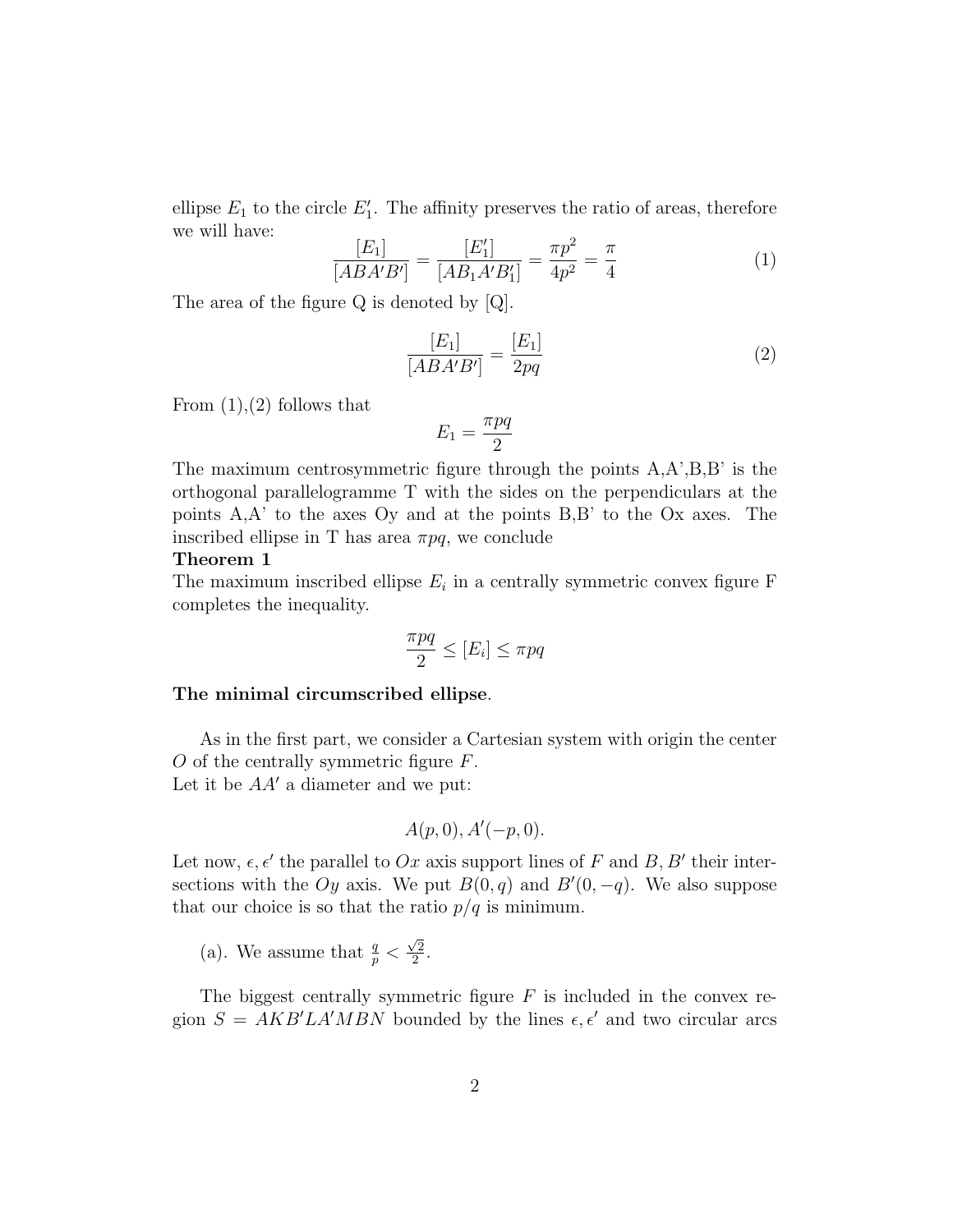$NK, LM$ , having the point O as a center and radius p. The point N has coordinates  $(\sqrt{p^2-q^2}, q)$  and the equation of  $E_2$  is:

$$
E_2: \ \frac{x^2}{a^2} + \frac{y^2}{b^2} = 1.
$$

The minimum ellipse  $E_2$  contains the points  $N, K, L, M$ , so we have:

$$
\frac{p^2 - q^2}{a^2} + \frac{a^2}{b^2} = 1
$$

or,

$$
b^2 = \frac{q^2 a^2}{a^2 - (p^2 - q^2)}.
$$
\n(3)

The area of  $E_2$  is:  $[E]^2 = \pi^2 a^2 b^2$ . Hence, using (3) we take:

$$
[E]^2 = \pi^2 \frac{q^2 a^4}{a^2 - (p^2 - q^2)}.
$$
\n<sup>(4)</sup>

From the formula (5) we easily see that  $[E_2]^2$  is continuous with respect  $a^2$ ,  $(a^2 > p^2 - q^2).$ 

We find the minimum of  $[E_2]$  using elementary theorems of calculus. That is from (5) we have:

$$
\pi^2 q^2 a^4 - [E_2]^2 a^2 + [E_2]^2 (p^2 - q^2) = 0,
$$

Thus, setting

$$
\Delta = [E_2]^4 - 4\pi^2 q^2 (p^2 - q^2) \ge 0,
$$

we have:

$$
[E_2] \ge 2\pi q \sqrt{p^2 - q^2}.\tag{5}
$$

The above minimum is taken for

$$
a = \sqrt{2(p^2 - q^2)}.
$$

Assuming now that,  $a > p$  or equivalently  $\frac{q}{p}$  $\sqrt{2}$ Assuming now that,  $a > p$  or equivalently  $\frac{q}{p} < \frac{\sqrt{2}}{2}$ , we conclude that there is an ellipse  $E_2$  with area at most  $2\pi q\sqrt{p^2 - q^2}$  including F.  $rac{1}{\sqrt{2}}$ 

For the case  $\frac{p}{q} \geq$  $\frac{\sqrt{2}}{2}$ , we see that:  $a \leq p$ . That is the ellipse  $E_2$  does not contain S. Therefore taking in mind the continuity of  $[E_2]$ , see (5), we